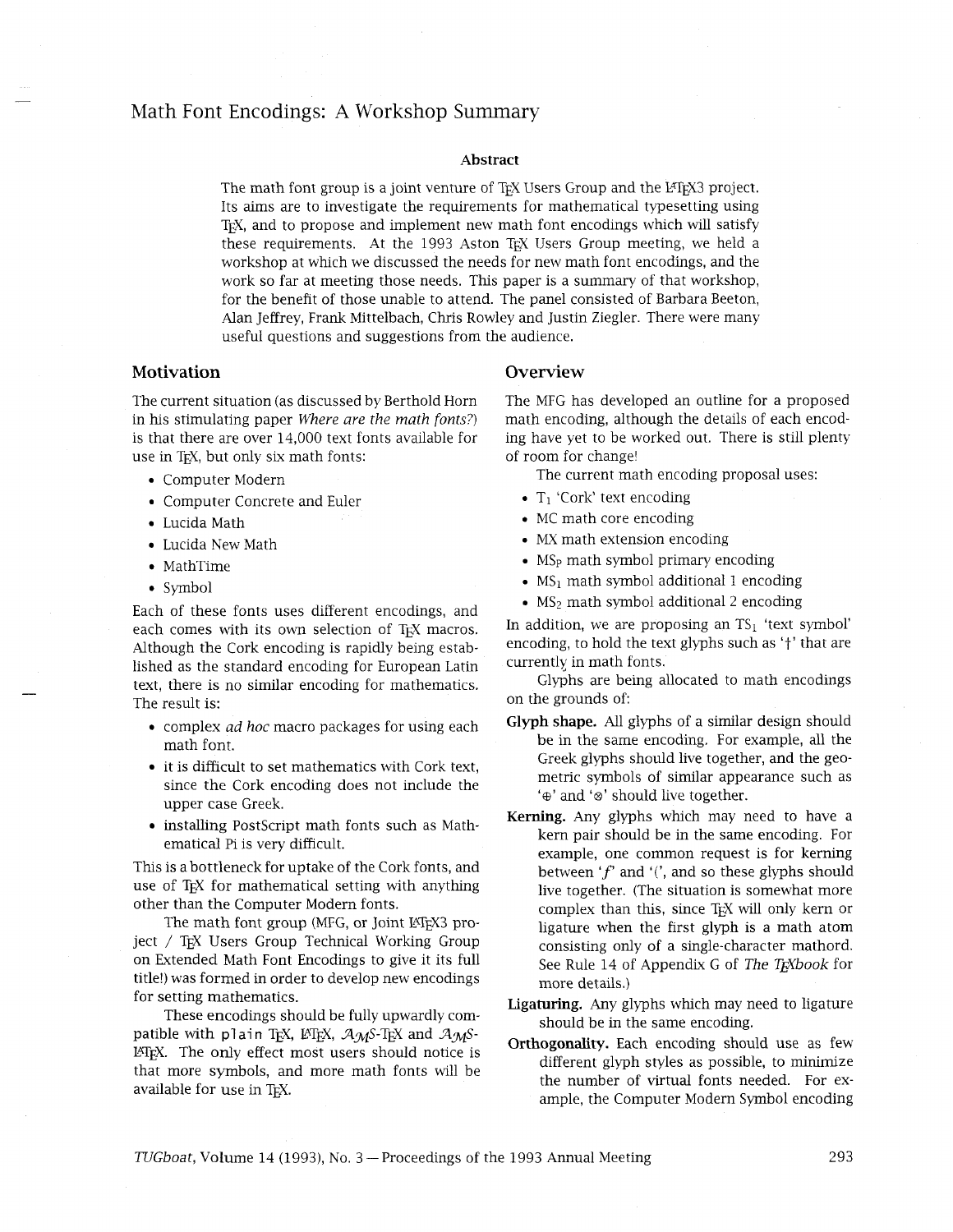includes roman glyphs, geometric symbols, calligraphic letters, and dingbats, and so a different VF is required for each combination of roman, geometric, calligraphic and dingbat font. A site with 100 text romans, four geometric symbol fonts, three calligraphic fonts, and three dingbat fonts might need  $100 \times 4 \times 3 \times 3 = 3600$ VFs.

**Slots.** Some glyphs have preferred slots; for example it would be useful if the letter 'A' was always in slot 65.

None of the encodings will specify bold or sans glyphs, since these are expected to be kept in separate bold or sans math fonts, with the same encoding. The glyphs which are most commonly requested in bold will be placed in the MC encoding, so if many bold glyphs are used in a document, only one extra MC-encoded family containing bold glyphs needs to be used. If few bold glyphs are requested, these can be set using macros similar to \boldsymbol from  $\mathcal{A}_{\mathcal{M}}$ S-T<sub>F</sub>X.

# **TI encoding**

The  $T_1$  (or Cork) encoding will be used for multiletter identifiers such as 'log', 'sin' and 'lim'. Using the  $T_1$  encoding allows arbitrary text fonts to be used for multi-letter identifiers. In many texts this will the same as the text roman, but this will not always be the case (for example Barandregt's The *Lambda Calculus,* North-Holland, 1984, has some multi-letter identifiers set in bold sans!).

This font will not normally be used for anything other than upper and lower case Latin letters. The symbol glyphs such as  $\div$ ,  $\div$  and  $\div$  will be taken from the  $MS_P$  encoding.

Although the multi-letter identifier font will be  $T_1$  encoded, it does not necessarily have to be a text font. In particular it may have the glyph width and italic correction adjusted to produce good subscript and superscript positioning, as long as this is not to the detriment of setting multi-letter identifiers.

Family 0 will contain a  $T_1$  encoded font.

### **MC encoding**

The MC encoding will contain:

- The default Latin letters (for example  $'f'$ ).
- The default numerals (for example '1').
- The default punctuation (for example ',').
- The slanted and upright Greek in upper and lower case (for example  $\alpha'$  and  $T'$ ).

Other glyphs (such as the math accents and Hebrew) will be included if there is space!

The font will also contain enough font dimensions to be used as \fam2, since the positioning of subscripts and superscripts depends much more on the math core font than the symbol fonts. It may also contain font dimensions for:

- Design size
- Suggested script and scriptscript design size
- Suggested values for \mathsurround, \thi ckmuski p, \medmuskip and \thi nmuskip.

Family 2 will contain a MC encoded font.

### **MX encoding**

The MX encoding will contain the extension glyphs from cmex and ms\*m, plus frequently requested glyphs such as longer math accents, double brackets, and \bi gsqcap.

Family 3 will contain an MX encoded font.

### **MSi encodings**

The  $MS_P$ ,  $MS_1$  and  $MS_2$  encodings will contain the geometric glyphs from cm\* and ms\*m, plus frequently requested glyphs such as \mapsfrom. In addition:

- $\bullet$  MS<sub>p</sub> will contain calligraphic upper and lower case
- $\bullet$  MS<sub>1</sub> will contain open (or 'inline' or 'outline' or 'blackboard bold') upper and lower case
- MS<sub>2</sub> will contain black letter (or 'fraktur') upper and lower case

There was quite a lively discussion about what to do with script upper and lower case! One possibility is to allow font implementors to replace the calligraphic letters by script letters in an MSp font. Another is to ask that script letters be provided in  $T_1$ encoded fonts. This point is still up for discussion.

All of the geometric glyphs used in plain TEX and  $\mathbb{M}$ <sub>F</sub>X will be kept in the MS<sub>P</sub> encoding, so compatibility with plain TEX or LATEX can be achieved by loading four families, encoded as  $T_1$ , MS<sub>P</sub>, MC and MX. Compatibility with  $A_{\mathcal{M}}S$ -T<sub>E</sub>X or  $A_{\mathcal{M}}S$ -L<sup>T</sup>EX can be achieved by loading six families, encoded as  $T_1$ ,  $MS<sub>P</sub>$ , MC, MX, MS<sub>1</sub> and MS<sub>2</sub>.

## **TS<sub>1</sub> encoding**

There are a number of text glyphs that currently live in math fonts, such as 't' or ' $\circ$ '. These glyphs will be put into a 'text symbol' encoding, along with the Adobe standard and expert glyphs missing from the Cork encoding, such as 'f' (florin) and ' $1/2$ '.

The  $TS_1$  encoding is not designed to be used in math mode.